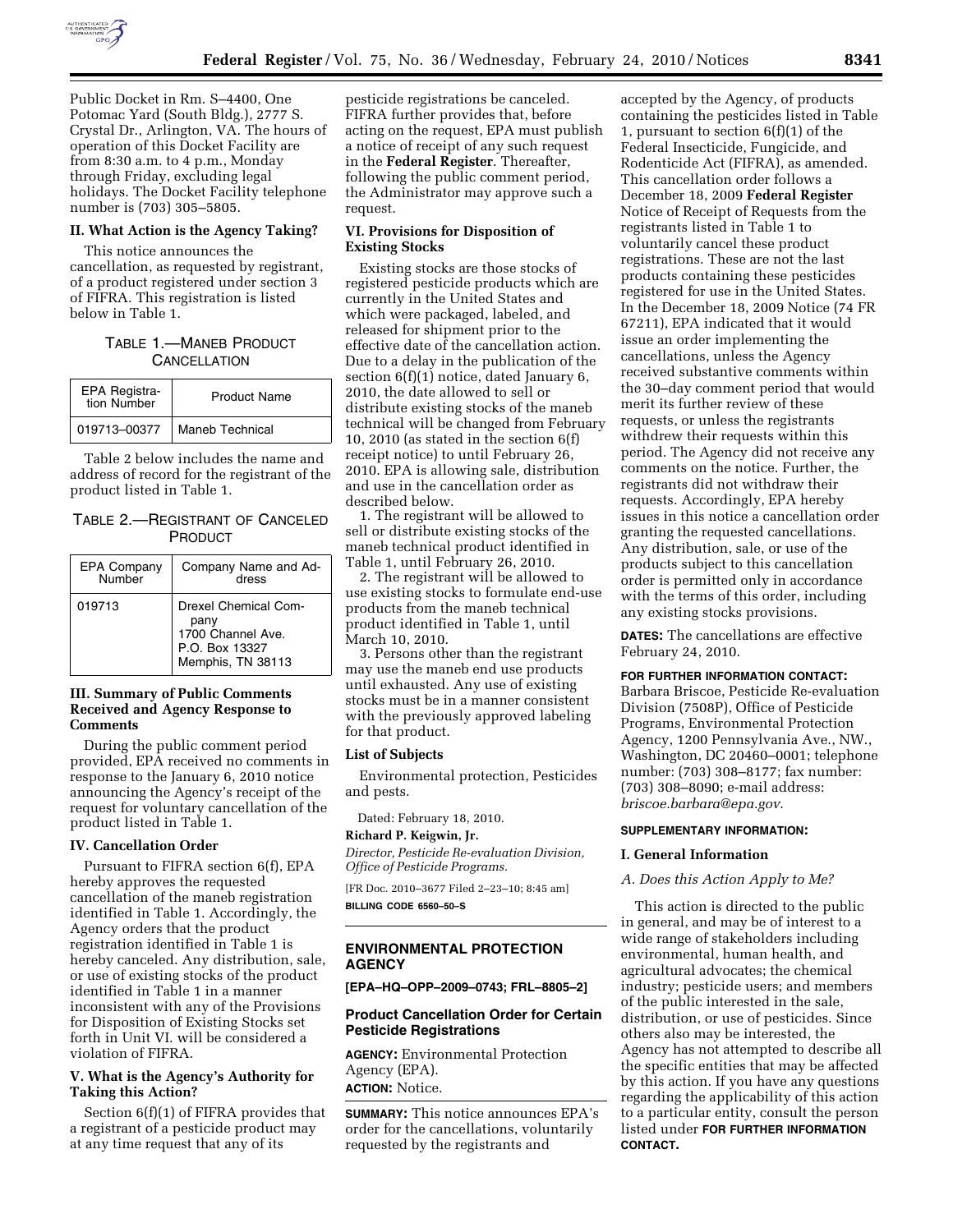## *B. How Can I Get Copies of this Document and Other Related Information?*

EPA has established a docket for this action under docket identification (ID) number EPA–HQ–OPP–2009–0743. Publicly available docket materials are available either in the electronic docket at *http://www.regulations.gov*, or, if only available in hard copy, at the Office of Pesticide Programs (OPP) Regulatory Public Docket in Rm. S–4400, One Potomac Yard (South Bldg.), 2777 S. Crystal Dr., Arlington, VA. The hours of operation of this Docket Facility are from 8:30 a.m. to 4 p.m., Monday through Friday, excluding legal holidays. The Docket Facility telephone number is (703) 305–5805.

## **II. What Action is the Agency Taking?**

This notice announces the cancellations, as requested by registrants, of 194 products registered under section 3 of FIFRA. These registrations are listed in sequence by registration number in Table 1.

# TABLE 1.—PRODUCT CANCELLATIONS

| EPA Registra-<br>tion Number | <b>Product Name</b>                                |
|------------------------------|----------------------------------------------------|
| 000088-00024                 | Hyponex Bug Spray For<br>House Plants              |
| 000192-00183                 | Ortho House Plant Insect<br>Killer                 |
| 000228-00195                 | Riverdale DP-4 Amine                               |
| 000228-00243                 | <b>Riverdale Cattle Spray</b>                      |
| 000228-00245                 | Riverdale Insect Killer                            |
| 000228-00246                 | <b>Riverdale Home And Gar-</b><br>den Insect Spray |
| 000228-00247                 | Riverdale Pyrethrin Con-<br>centrate               |
| 000228-00250                 | Riverdale Patio & Yard<br>Outdoor Fogger           |
| 000239-02421                 | Ortho Outdoor Insect<br>Fogger                     |
| 000239-02429                 | Ortho Hi Power Indoor In-<br>sect Fogger           |
| 000239-02498                 | Ortho Rose & Flower In-<br>sect Killer             |
| 000239-02527                 | Ortho Pet Flea & Tick<br>Spray                     |
| 000239-02565                 | Ortho Pet Shampoo                                  |
| 000239-02566                 | Ortho Pet Flea & Tick<br>Powder                    |

# TABLE 1.—PRODUCT CANCELLATIONS—Continued

| EPA Registra-<br>tion Number | <b>Product Name</b>                                                         |
|------------------------------|-----------------------------------------------------------------------------|
| 000239-02567                 | Flea-B-Gon Carpet Dust                                                      |
| 000239-02624                 | Hi Power Indoor Insect<br>Fogger Formula V                                  |
| 000239-02676                 | Flea-B-Gon Total Fogger                                                     |
| 000239-02678                 | Ortho Ant Killer Spray                                                      |
| 000478-00126                 | Real Kill Automatic Indoor<br>Fogger II                                     |
| 000499-00339                 | Whitmire Wasp And Hor-<br>net Spray                                         |
| 000499-00352                 | Wasp & Hornet Spray #3                                                      |
| 000499-00455                 | <b>ULD BP-3000-R</b><br><b>Resmethrin Con-</b><br>centrate                  |
| 000538-00177                 | Scotts Houseplant Insecti-<br>cide                                          |
| 000538-00243                 | Yard & Garden Insect<br>Control                                             |
| 000538-00244                 | <b>Next Generation Crawling</b><br><b>Insect Control</b>                    |
| 000538-00245                 | <b>Next Generation Yard &amp;</b><br>Garden Concentrate In-<br>sect Control |
| 000572-00316                 | Rockland Mill-Mist "S"                                                      |
| 000769-00317                 | Superior Oil 70                                                             |
| 000769-00682                 | SMCP SBP- 1382 Insecti-<br>cide Spray 0.10%                                 |
| 000769-00683                 | SMCP SBP-1382 ® In-<br>secticide Spray 0.05                                 |
| 000769-00684                 | SMCP SBP-1382 ® In-<br>secticide Spray 0.25                                 |
| 000769-00701                 | SMCP SBP-1382 Liquid<br>Spray 0.25%                                         |
| 000769-00702                 | 24.3% SBP-1382-2 E.C.                                                       |
| 000769-00703                 | 40% SBP-1382 Mosquito<br>Adulticide ULV Oil<br><b>Base Concentrate</b>      |
| 000769–00704                 | SMCP SBP-1382 ULV In-<br>secticide                                          |
| 000769-00710                 | <b>SMCP Household Insect</b><br>Spray                                       |
| 000769-00805                 | Superior Point Two Fly<br>Spray                                             |
| 000769-00870                 | Greenhouse &<br>Plantscape EC2<br><b>Resmethrin Insect</b><br>Spray         |

## TABLE 1.—PRODUCT CANCELLATIONS—Continued

| EPA Registra-<br>tion Number | <b>Product Name</b>                                                    |
|------------------------------|------------------------------------------------------------------------|
| 000769-00877                 | Platt Whitefly Spray For<br>Indoor Plants And Out-<br>door Ornamentals |
| 000769-00882                 | Resmethrin Mosquito<br>Concentrate 40                                  |
| 000769-00884                 | <b>Pratt Resmethrin 3 Insect</b><br>Spray                              |
| 000769-00885                 | Pratt Wasp & Yellow<br>Jacket Spray                                    |
| 000769-00893                 | <b>Pratt Plant Spray</b>                                               |
| 000769-00900                 | House & Yard Insect<br>Spray                                           |
| 000769-00938                 | Warner Enterprises Wasp<br>& Hornet III                                |
| 000769-00939                 | Warner Enterprises Orna-<br>mental Insecticide Con-<br>centrate I      |
| 000829-00075                 | SA 50 25% Malathion<br>Wettable Spray Con-<br>centrate                 |
| 001021-00056                 | Pyrocide Intermediate 54                                               |
| 001021-00230                 | Pyrocide Intermediate 57                                               |
| 001021-00838                 | <b>Clearmol Concentrate</b><br>6643                                    |
| 001021-00988                 | Pyrocide Intermediate<br>6878                                          |
| 001021-01091                 | Evergreen Emulsifiable<br>$60 - 6$                                     |
| 001021-01095                 | Pyrocide Intermediate<br>6982                                          |
| 001021-01126                 | D-Trans Intermediate<br>1860                                           |
| 001021-01517                 | <b>Pyrocide Concentrate</b><br>7352                                    |
| 001021-01627                 | Evercide Intermediate<br>2531                                          |
| 001021-01646                 | Piperonyl Butoxide OS                                                  |
| 001021-01654                 | ETOC Concentrate 2634                                                  |
| 001021-01679                 | Multicide Pressurized<br>Roach Spray 27341                             |
| 001021-01681                 | Multicide Total Release<br>Aerosol 2782                                |
| 001021-01685                 | Multicide Total Release<br>Aerosol 27372                               |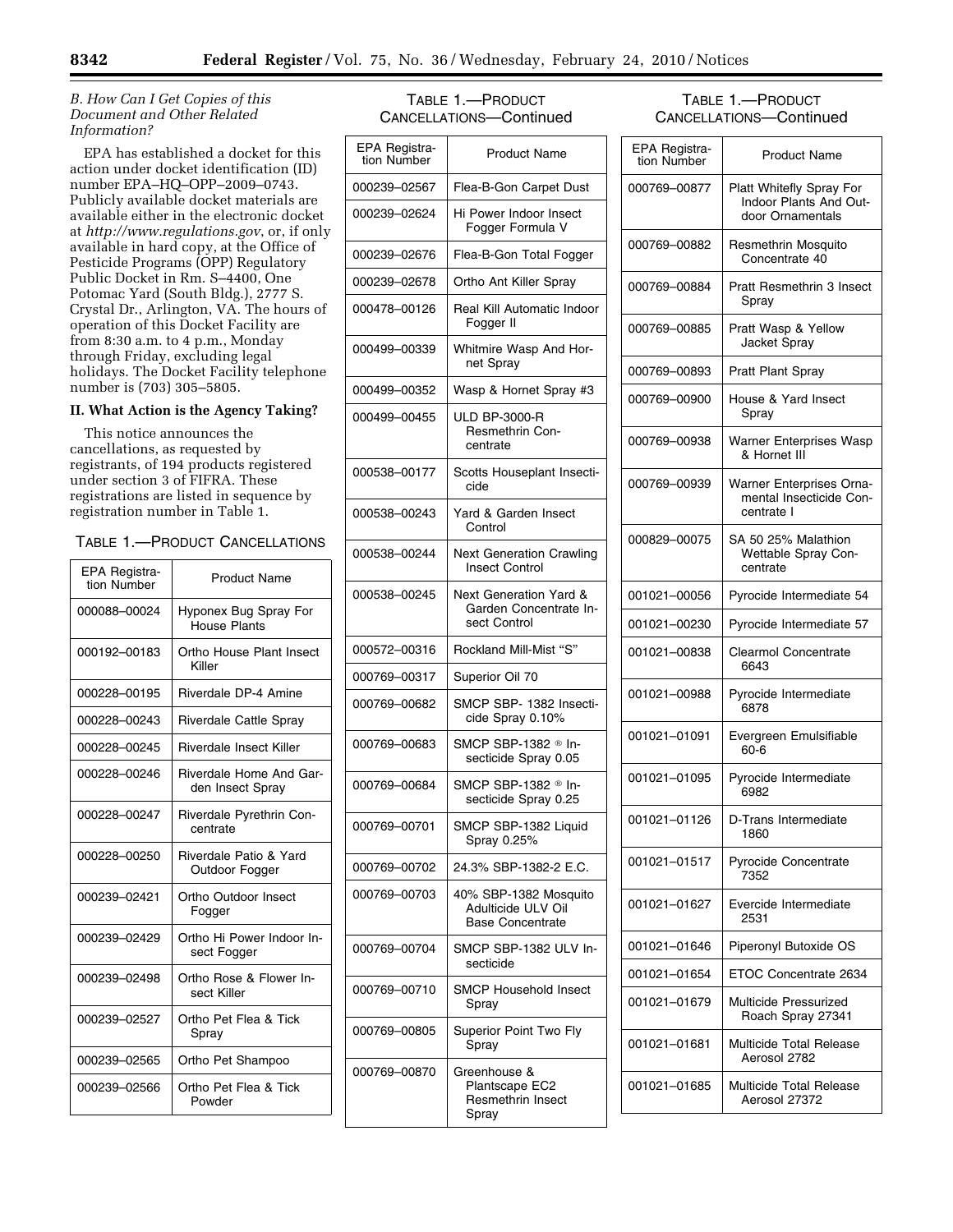# TABLE 1.—PRODUCT CANCELLATIONS—Continued

| EPA Registra-<br>tion Number | <b>Product Name</b>                                              |
|------------------------------|------------------------------------------------------------------|
| 001021-01695                 | Evercide Concentrate<br>2654                                     |
| 001021-01696                 | Evercide Carpet And Sur-<br>face Spray 2655                      |
| 001021-01697                 | Evercide Roach And Ant<br>Spray 2622                             |
| 001021-01705                 | Pyrocide Home & Garden<br>Spray                                  |
| 001021-01786                 | Pyrocide Indoor/Outdoor<br>Insect Killer 73525                   |
| 001021-01792                 | <b>Evercide Carpet And Sur-</b><br>face Spray 28011              |
| 001021-01822                 | Turbocide Pest Control<br><b>System With Pyrocide</b><br>$1 - 5$ |
| 002217-00068                 | Pyrenone Multi-Purpose<br>Knockout Spray                         |
| 002217-00246                 | Pyrenone Dairy Cattle<br>And Stock Spray                         |
| 002217-00476                 | Horse Spray Ready To<br>Use                                      |
| 002217-00497                 | Gordon's Institutional Mist<br>Spray                             |
| 002217-00520                 | Gordon's Malathion Con-<br>tains 5 Lbs Malathion<br>Per Gallon   |
| 002217-00523                 | Gordon's Institutional<br>Area Spray                             |
| 002217-00578                 | Pyrenone Multi-Purpose<br>Knockout Spray                         |
| 002217-00582                 | Gordon's Industrial Emul-<br>sifiable Concentrate<br>Stable (1)  |
| 002217-00583                 | Gordon's Industrial Emul-<br>sifiable Concentrate<br>Stable(2)   |
| 002217-00584                 | Gordon's Industrial Spray                                        |
| 002596-00137                 | Hartz One Spot Repellent<br>For Dogs And Puppies                 |
| 002596-00146                 | Hartz Ref. 101                                                   |
| 002724-00507                 | Speer Home & Garden<br>Insect Spray With 25%<br>SPB-1382         |
| 002724-00509                 | Speer Insect Killer With<br>.25% SBP-1382                        |
| 002724-00510                 | Speer Indoor-Outdoor In-<br>sect Spray With 35&<br>SBP-1382      |

# TABLE 1.—PRODUCT CANCELLATIONS—Continued

| EPA Registra-<br>tion Number | <b>Product Name</b>                                               |
|------------------------------|-------------------------------------------------------------------|
| 002724-00515                 | Speer Yard & Patio<br>Fogger                                      |
| 002724-00516                 | Speer Flea Spray For<br>Dogs & Cats                               |
| 002724-00520                 | Speer Food Plant Pres-<br>surized Insect Spray                    |
| 002724-00524                 | Speer Cedar Scented<br>Moth Proofer                               |
| 002724-00525                 | Speer Aqueous Pressur-<br>ized Spray Professional<br>Strength     |
| 002724-00526                 | Speer House & Garden<br><b>Insect Spray</b>                       |
| 002724-00528                 | Speer Aqueous Pressur-<br>ized Spray                              |
| 002724-00534                 | Speer 2% Transparent<br><b>Emulsion Concentrate</b>               |
| 002724-00535                 | Speer 0.35% Transparent<br><b>Emulsion Spray</b>                  |
| 002724-00546                 | Speer Wasp & Hornet<br>Killer                                     |
| 002724-00695                 | SBP/PY/PB Water-Based<br>Ready-To-Use Liquid<br>Spray             |
| 002935-00418                 | Metaldehyde 4 Bait                                                |
| 003468-00009                 | Supreme Oil Insecticide                                           |
| 004822-00122                 | Johnson Yardmaster<br>Foam Insect Killer                          |
| 004822-00136                 | Raid Formula II Insect<br>Killer                                  |
| 004822-00139                 | Raid Household Flying In-<br>sect Killer I                        |
| 004822-00140                 | Raid Formula IV Flying<br><b>Insect Killer</b>                    |
| 004822–00141                 | Raid Flying Insect Killer<br>Formula III                          |
| 004822-00162                 | Raid Household Flying In-<br>sect Killer Formula 2                |
| 004822-00163                 | Raid House And Garden<br><b>Bug Killer All Seasons</b><br>Formula |
| 004822-00165                 | Raid House And Garden<br>Bug Killer V                             |
| 004822-00181                 | Raid House And Garden<br>Bug Killer Formula 8                     |
| 004822-00183                 | Raid Formula 5249 Multi-<br>Purpose Bug Killer                    |

## TABLE 1.—PRODUCT CANCELLATIONS—Continued

| EPA Registra-<br>tion Number | <b>Product Name</b>                                                         |
|------------------------------|-----------------------------------------------------------------------------|
| 004822-00186                 | Raid Formula D39 Multi-<br>Purpose Bug Killer                               |
| 004822-00187                 | Johnson Wax Raid Liquid<br><b>Flying Insect Killer</b>                      |
| 004822-00188                 | Raid Liquid Flying Insect<br>Killer I                                       |
| 004822-00214                 | Raid Gypsy Moth And<br>Japanese Beetle Killer                               |
| 004822-00286                 | Raid Formula 6 Flying In-<br>sect Killer                                    |
| 004822-00287                 | Raid Flying Insect Killer<br>Formula 8                                      |
| 004822-00288                 | Raid Flying Insect Killer<br>Formula 7                                      |
| 004822-00304                 | Raid Flying Insect Killer<br>Formula 10                                     |
| 004822-00363                 | Piperonyl Butoxide Tech-<br>nical For Manufacturing<br><b>Purposes Only</b> |
| 005178-00009                 | <b>Fish Mosquito Coils</b>                                                  |
| 005481-00035                 | Pyrenone Fly Spray                                                          |
| 005481-00041                 | DDVP 1 Spray Insecticide<br>Concentrate                                     |
| 005481-00064                 | Pyrethrin 101 Con-<br>centrate                                              |
| 005481-00201                 | D 80% Fogging Con-<br>centrate                                              |
| 005481-00202                 | DDVP 50% Fogging Con-<br>centrate                                           |
| 005481-00203                 | DDVP 5 TM Fogging<br>Concentrate                                            |
| 005481-00207                 | DDVP 15 Fogging Insect<br>Control                                           |
| 005481-00208                 | DDVP 15% Spray Con-<br>centrate                                             |
| 005481-00340                 | Alco Bug Spray Pressur-<br>ized                                             |
| 005887-00037                 | <b>Black Leaf Dormant</b><br>Spray                                          |
| 005887-00101                 | <b>Black Leaf Yard &amp; Patio</b><br>Fogger                                |
| 005887-00113                 | Roach & Ant Pressurized<br>Spray                                            |
| 005887-00114                 | Black Leaf House & Gar-<br>den Pressurized Spray                            |
| 005887-00115                 | Black Leaf Fly & Mos-<br>quito Pressurized Spray                            |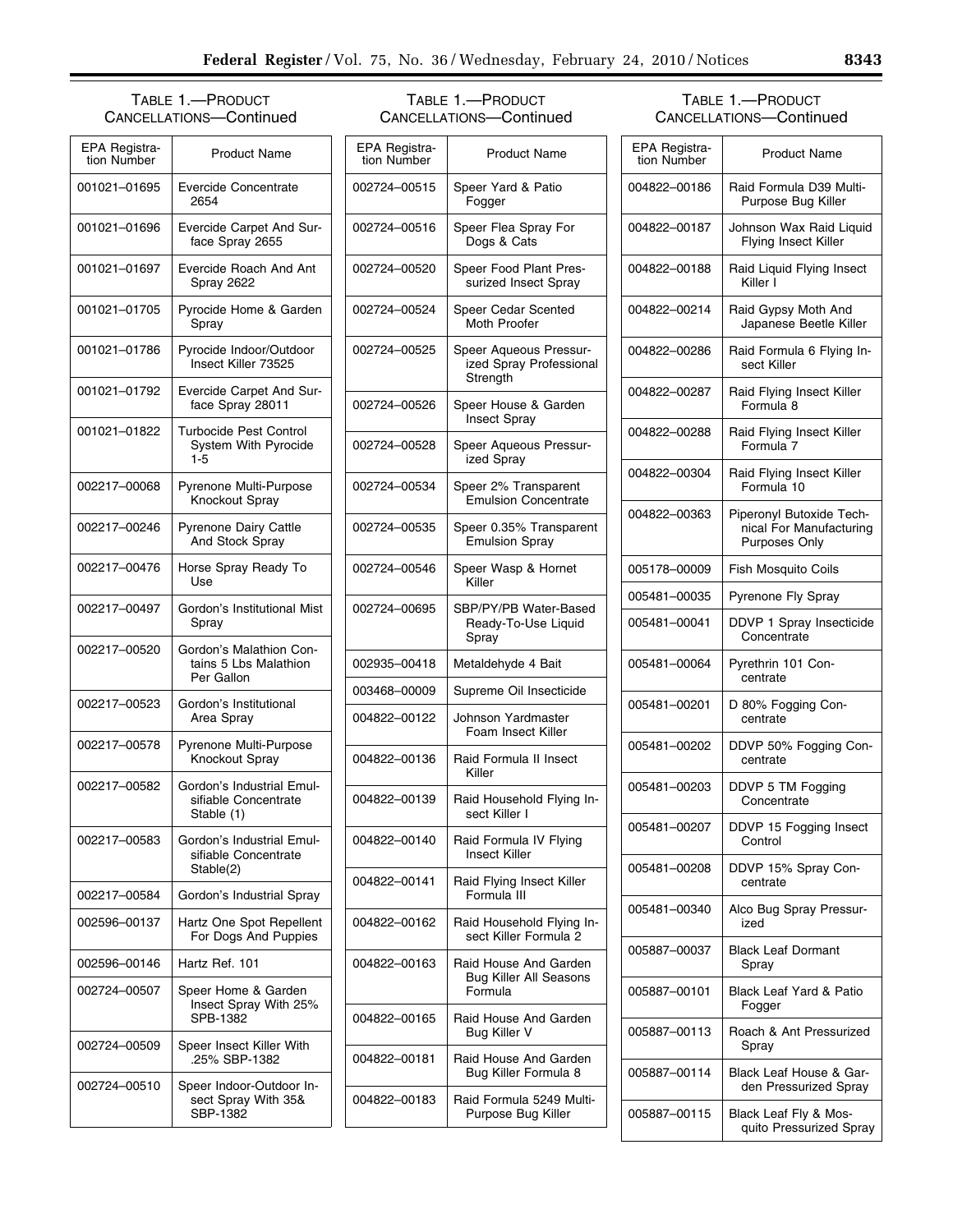## TABLE 1.—PRODUCT CANCELLATIONS—Continued

| EPA Registra-<br>tion Number | <b>Product Name</b>                                                  |
|------------------------------|----------------------------------------------------------------------|
| 005887-00117                 | Black Leaf Cockroach &<br>Ant Killer                                 |
| 005887-00119                 | Black Leaf Wasp & Hor-<br>net Pressurized Spray                      |
| 005887-00122                 | <b>Black Leaf White Fly</b><br><b>Pressurized Spray</b>              |
| 005887-00130                 | <b>Black Leaf Cockroach &amp;</b><br>Ant Killer                      |
| 006218-00021                 | Summit Mushroom House<br>Fogging Insecticide                         |
| 006218-00057                 | Summit 5% DDVP                                                       |
| 008329-00011                 | Malathion E-5                                                        |
| 008329-00014                 | Clarke ULV Mosquitocide<br>731                                       |
| 008329-00028                 | Pyrethrins 3610-MO                                                   |
| 008329-00029                 | ULV Mosquitocide 731<br>Plus                                         |
| 008329-00038                 | Biomist 4 + 20 Spray                                                 |
| 008329-00041                 | Biomist 12 + 60 ULV                                                  |
| 008329-00052                 | Flak 10-10                                                           |
| 008329-00053                 | Flak 50-50                                                           |
| 008329-00054                 | Oblique                                                              |
| 008329-00055                 | Oblique III                                                          |
| 008329-00063                 | Biomist 2+2 ULV                                                      |
| 008378-00059                 | Shaw's Permethrin 50<br>Lawn Insect Granules                         |
| 008660-00054                 | <b>Fogging Concentrate</b><br>Pyrenone* - Type                       |
| 008660-00058                 | Pyrenone 20 New                                                      |
| 008660-00077                 | Patterson's Greenup Or-<br>ganic Bug Dust                            |
| 008660-00084                 | Vertagreen Indoor Plant<br>Spray                                     |
| 008660-00119                 | Vertagreen Rose & Flow-<br>er Insect Killer                          |
| 008845-00057                 | Hot Shot Improved Fly<br>And Mosquito Insect-<br>Killer Formula II 5 |
| 008845-00103                 | Rid-A-Flea Shampoo                                                   |
| 008845-00122                 | Hot Shot Roach And Ant<br>Killer - Formula PRWB-<br>1                |

# TABLE 1.—PRODUCT CANCELLATIONS—Continued

| EPA Registra-<br>tion Number | <b>Product Name</b>                                            |
|------------------------------|----------------------------------------------------------------|
| 008845-00123                 | Hot Shot Fogger V                                              |
| 009086-00008                 | Revenge Farm And<br>Home Fly Bomb Insect<br>Fogger             |
| 010900-00063                 | 876 Institutional Insecti-<br>cide                             |
| 019713-00302                 | Green Devil Wettable<br>Powder                                 |
| 019713-00359                 | Best 4 Servis Brand 25%<br><b>Malathion Wettable</b><br>Powder |
| 032970-00006                 | Pactor-Fume Up And<br>ATEM Water Based In-<br>secticide        |
| 034704-00859                 | Takedown 50 WP Cotton<br>Defoliant                             |
| 039609-00001                 | Schultz Houseplants &<br><b>Gardens Insect Spray</b>           |
| 042697-00033                 | Safer Soap And Pyre-<br>thrum Ready-To-Use                     |
| 046515-00008                 | Super K-Gro Tomato &<br>Vegetable Insect Spray                 |
| 046515-00009                 | Super K-Gro Rose & Flo-<br>ral Insect Killer                   |
| 046515-00020                 | Super K-Gro Pet, Flea<br>And Tick Spray                        |
| 046515-00023                 | Super K-Gro Whitefly And<br>Mealybug Insect Killer             |
| 046515-00027                 | Super K-Gro House Plant<br><b>Insect Killer</b>                |
| 046515-00029                 | Super K-Gro Whitefly &<br>Mealbug Killer Spray                 |
| 046515-00038                 | K-Rid Roach And Flea<br>Fogger                                 |
| 046515-00039                 | K-Ant And Roach Killer                                         |
| 046515-00047                 | Flying Insect Killer 3                                         |
| 046515-00049                 | House & Garden Bug Kill-<br>er                                 |
| 046515-00052                 | Roach & Flea Fogger                                            |
| 047000-00137                 | Selco Vapona Insecticide<br><b>Fogging Solution</b>            |
| 049585–00011                 | Super K-Gro Pyrenone<br>Garden Dust                            |

# TABLE 1.—PRODUCT CANCELLATIONS—Continued

| EPA Registra-<br>tion Number | <b>Product Name</b>                                             |
|------------------------------|-----------------------------------------------------------------|
| 050932-00005                 | Concern Multi-Purpose<br>Insect Killer Ready To<br>Use          |
| 059144-00001                 | Malathion 50% Insect<br>Spray                                   |
| 070506-00197                 | <b>Cuprofix MZ Disperss</b>                                     |
| 070627-00042                 | Johnson Wax Profes-<br>sional Total Release<br>Fogger           |
| 070627-00043                 | Flea Killer IGR And Adult-<br>icide                             |
| 070627-00052                 | <b>Raid Commercial Insect</b><br>Killer                         |
| 072155-00064                 | Tetraperm (0.15-0.15-<br>0.75) Yard And Patio<br>Fogger         |
| 075395-00001                 | SK-Ensprav 99                                                   |
| 075395-00002                 | SK-Enspray N                                                    |
| 075402-00002                 | <b>Hilo Premises Spray</b>                                      |
| 075402-00003                 | Aloe Care Flea & Tick<br>Shampoo                                |
| 083399-00005                 | SVP <sub>1</sub>                                                |
| CA 990026                    | Temik Brand 15G<br>Aldicarb Pesticide                           |
| CO-990012                    | <b>Banvel Herbicide-For</b><br>Weed Control In Millet           |
| CO-990013                    | <b>Banvel Herbicide Aerial</b><br>Applications                  |
| CO-990014                    | Banvel Herbicide,<br><b>Preharvest Applications</b><br>In Wheat |

## TABLE 2.—REGISTRANTS OF CANCELLED PRODUCTS

| <b>EPA Company</b><br>Number | Company Name and<br>Address                                               |
|------------------------------|---------------------------------------------------------------------------|
| 000088                       | Hyponex Corp.<br>14111 Scottslawn<br>Road<br>Marysville, Oh 43041         |
| 000192                       | Value Gardens Supply,<br>H C<br>P.O. Box 585<br>Saint Joseph, MO<br>64502 |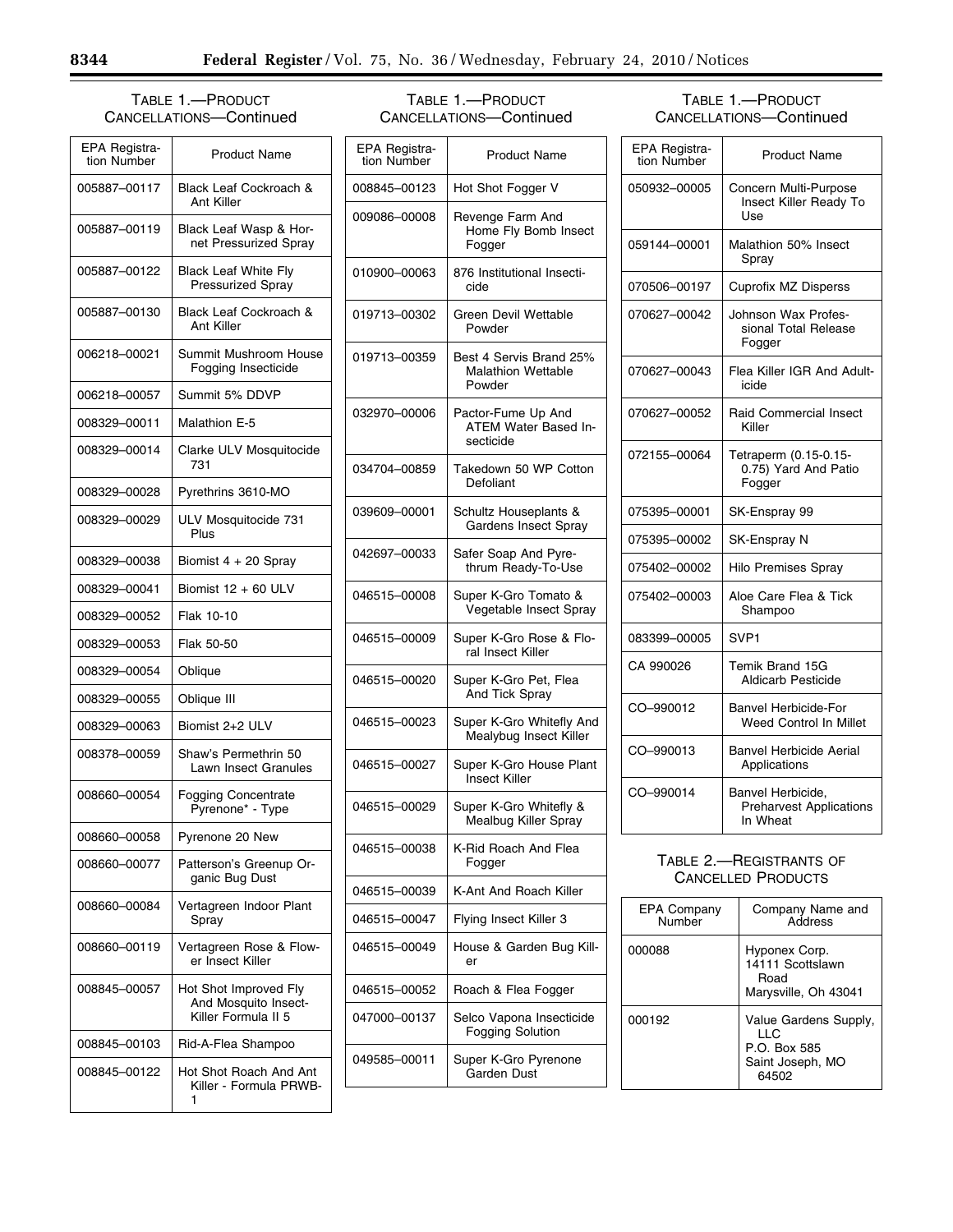## TABLE 2.—REGISTRANTS OF CANCELLED PRODUCTS—Continued

| <b>EPA Company</b><br>Number | Company Name and<br>Address                                                                       |  |
|------------------------------|---------------------------------------------------------------------------------------------------|--|
| 000228                       | Nufarm Americas, Inc.<br>150 Harvester Dr.,<br>Suite 200<br>Burr Ridge, II 60527                  |  |
| 000239                       | The Scotts Group<br>D/B/A/ The Ortho<br>Group<br>P.O. Box 190<br>Marysville, Oh 43040             |  |
| 000478                       | Realex<br>P.O. Box 142642<br>St Louis, MO 63114                                                   |  |
| 000499                       | <b>BASF Corporation</b><br>3568 Tree Ct Industrial<br>Blvd<br>St Louis, MO 63114                  |  |
| 000538                       | The Scotts Company<br>14111 Scottslawn<br>Road<br>Marysville, OH 43041                            |  |
| 000572                       | Value Garden Supply<br>9100 W. Bloomington<br>Freeway, Suite 113<br>Bloomington, MD<br>55431      |  |
| 000769                       | Value Garden Supply<br>P.O. Box 585<br>Saint Joseph, MO<br>64502                                  |  |
| 000829                       | Southern Agricultural<br>Insecticides, Inc.<br>P.O. Box 218<br>Palmetto, FL 34220                 |  |
| 001021                       | McLaughlin Gormley<br>King Co.<br>8810 Tenth Avenue<br>North<br>Minneapolis, MN<br>55427          |  |
| 002217                       | PBI Gordon Corp<br>1217 West 12th Street<br>P.O. Box 14090<br>Kansas City, MO<br>64101            |  |
| 002596                       | Hartz Mountain Corp.<br>400 Plaza Drive<br>Secaucus, NJ 07094                                     |  |
| 002724                       | Wellmark Mountain<br>Corp<br>1501 E. Woodfield<br>Road.<br>Suite 200 West<br>Schaumburg, II 60173 |  |
| 002935                       | Wilbur Ellis Co.<br>P.O Box 1286<br>Fresno, CA 93715                                              |  |

## TABLE 2.—REGISTRANTS OF CANCELLED PRODUCTS—Continued

## EPA Company **Number** Company Name and Address 003468 | Schall Chemical Supply, L.L.C. 120 N. Broadway Monte Vista, CO 81144 004822 | S.C. Johnson & Son, Inc. 1525 Howe Street Racine, WI 53403 005178 Blood Protection Co., Ltd Paul A. Keane & Associates P.O. Box 65436 Tucson, AZ 85728 005481 Amvac Chemical Corp. 4695 Macarthur Court Suite 1250 Newport Beach, CA 92660 005887 Value Garden Supply 9100 W. Bloomington, Freeway Suite 113 Bloomington, MN 55431 006218 | Summit Chem. Co. Summit Responsible Solutions 235 South Kresson St. Baltimore, MD 21224 008329 Clark Mosquito Control Products, Inc. P.O. Box 72197 Roselle, Il 60172 008378 Knox Fertilizer Company P.O. Box 248 Knox, IN 46534 008660 United Industries, Corp. D/B/A Sylorr Plant Corp. P.O. Box 142642 St. Louis, MO 31140 008845 | Spectrum Group, Div Of United Industries Corp. P.O. Box 142642 St. Louis, MO 31140 009086 Roxide International, Inc. 5927 Paint Bank Road New Castle, VA 24127 010900 Sherman Williams 101 Prospect Ave. Cleveland, OH 44115

TABLE 2.—REGISTRANTS OF CANCELLED PRODUCTS—Continued

| EPA Company<br>Number | Company Name and<br>Address                                                                           |
|-----------------------|-------------------------------------------------------------------------------------------------------|
| 019713                | Drexel Chemical Co.<br>1700 Channel Ave.<br>P.O. Box 13327<br>Memphis, TN 38113                       |
| 032970                | American Cleaning Co.<br>39-30 Review Ave.<br>Long Island City, NY<br>11101                           |
| 034704                | Loveland Products,<br>Inc.<br>7251 W. 4th St.<br>P.O. Box 1286<br>Greeley, CO 80632-<br>1286          |
| 039609                | Schultz Co.<br>13260 Corp. Exchange<br>Dr.<br>P.O. Box 4406<br>Bridgeton, MO 63044                    |
| 042697                | Safer, Inc.<br>69 North Locust St.<br>P.O. Box 327<br>Lititz, PA17543                                 |
| 046515                | Celex, Div. Of United<br>Industries, Corp.<br>P.O. Box 14642<br>St. Louis, MO 63114                   |
| 047000                | Chem-Tech, Ltd<br>4515 Fleur Dr. #303<br>Des Moines, LA 50321                                         |
| 049585                | Alljack,<br>Div. Of United Indus-<br>tries, Corp.<br>P.O. Box 14642<br>St. Louis, MO 63114            |
| 050932                | Woodstream Corp.<br>69 North Locust St.<br>P.O. Box 327<br>Lititz, PA 17543                           |
| 59144                 | <b>RegWest Company</b><br>30856 Rocky Road<br>Greeley, CO 80631-<br>9375                              |
| 070506                | <b>United Phosphorus</b><br>630 Freedom Business<br>Center, Suite 402<br>King of Prussia, PA<br>19402 |
| 070627                | Johnson Diversey, Inc.<br>8310 16th St.<br>P.O. Box 902<br>Sturtevant, WI 53177                       |